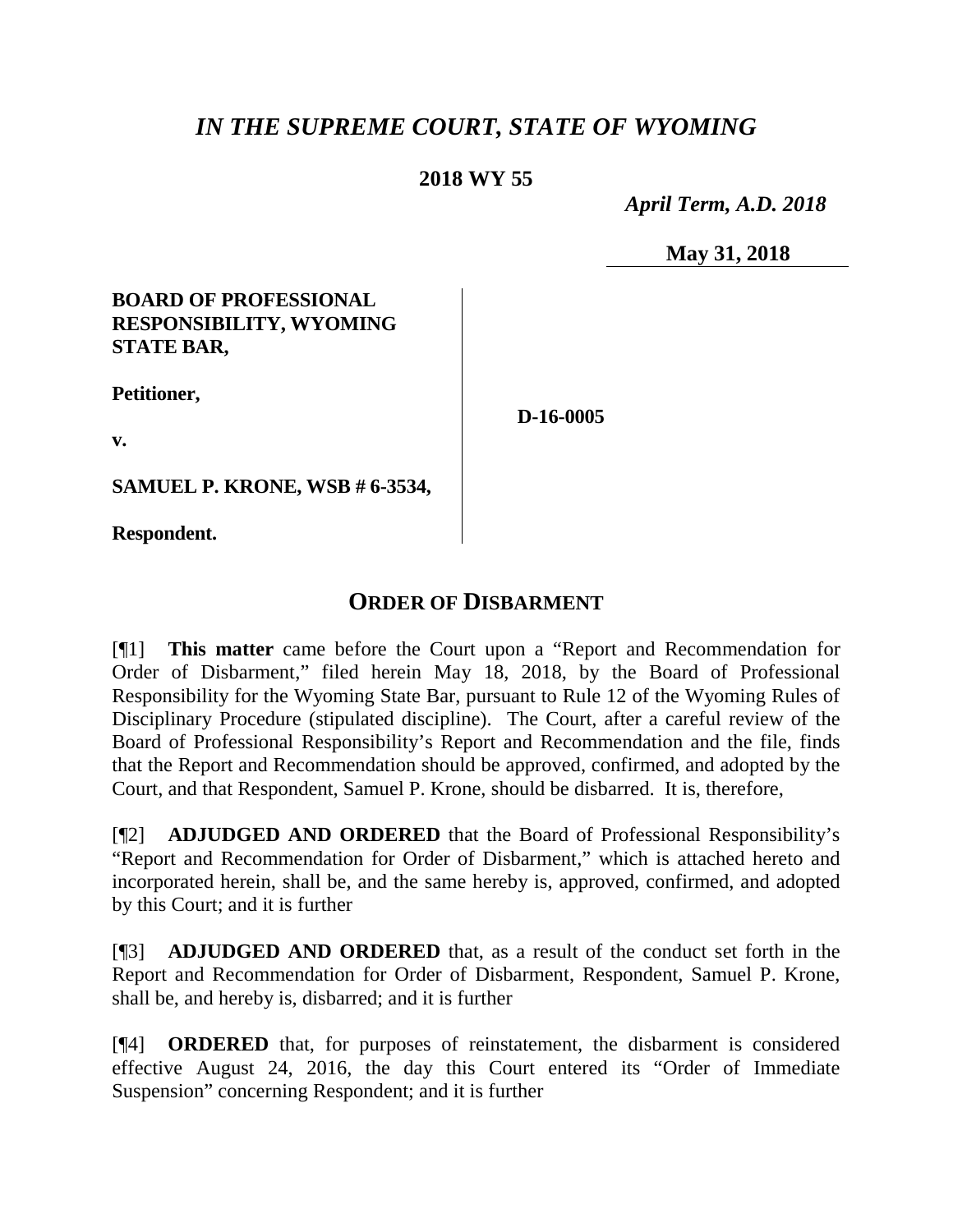[¶5] **ORDERED** that the Wyoming State Bar may issue a press release consistent with the one set out in the Report and Recommendation for Disbarment; and it is further

[¶6] **ORDERED** that Respondent shall comply with the requirements of the Wyoming Rules of Disciplinary Procedure, particularly the requirements found in Rule 21 of those rules. That rule governs the duties of disbarred and suspended attorneys; and it is further

[¶7] **ORDERED** that, pursuant to Rule 25 of the Wyoming Rules of Disciplinary Procedure, Mr. Krone shall reimburse the Wyoming State Bar the amount of \$50.00, representing the costs incurred in handling this matter, as well as pay the administrative fee of \$750.00. Mr. Krone shall pay the total amount of \$800.00 to the Wyoming State Bar on or before July 31, 2018; and it is further

[¶8] **ORDERED** that the Clerk of this Court shall docket this Order of Disbarment, along with the incorporated Report and Recommendation for Order of Disbarment, as a matter coming regularly before this Court as a public record; and it is further

[¶9] **ORDERED** that, pursuant to Rule 9(b) of the Wyoming Rules of Disciplinary Procedure, this Order of Disbarment, along with the incorporated Report and Recommendation for Order of Disbarment, shall be published in the Wyoming Reporter and the Pacific Reporter; and it is further

[¶10] **ORDERED** that the Clerk of this Court cause a copy of this Order of Disbarment to be served upon Respondent, Samuel P. Krone.

[ $[$ [11] **DATED** this 31<sup>st</sup> day of May, 2018.

## **BY THE COURT:**

 $\sqrt{s}$ 

**E. JAMES BURKE Chief Justice**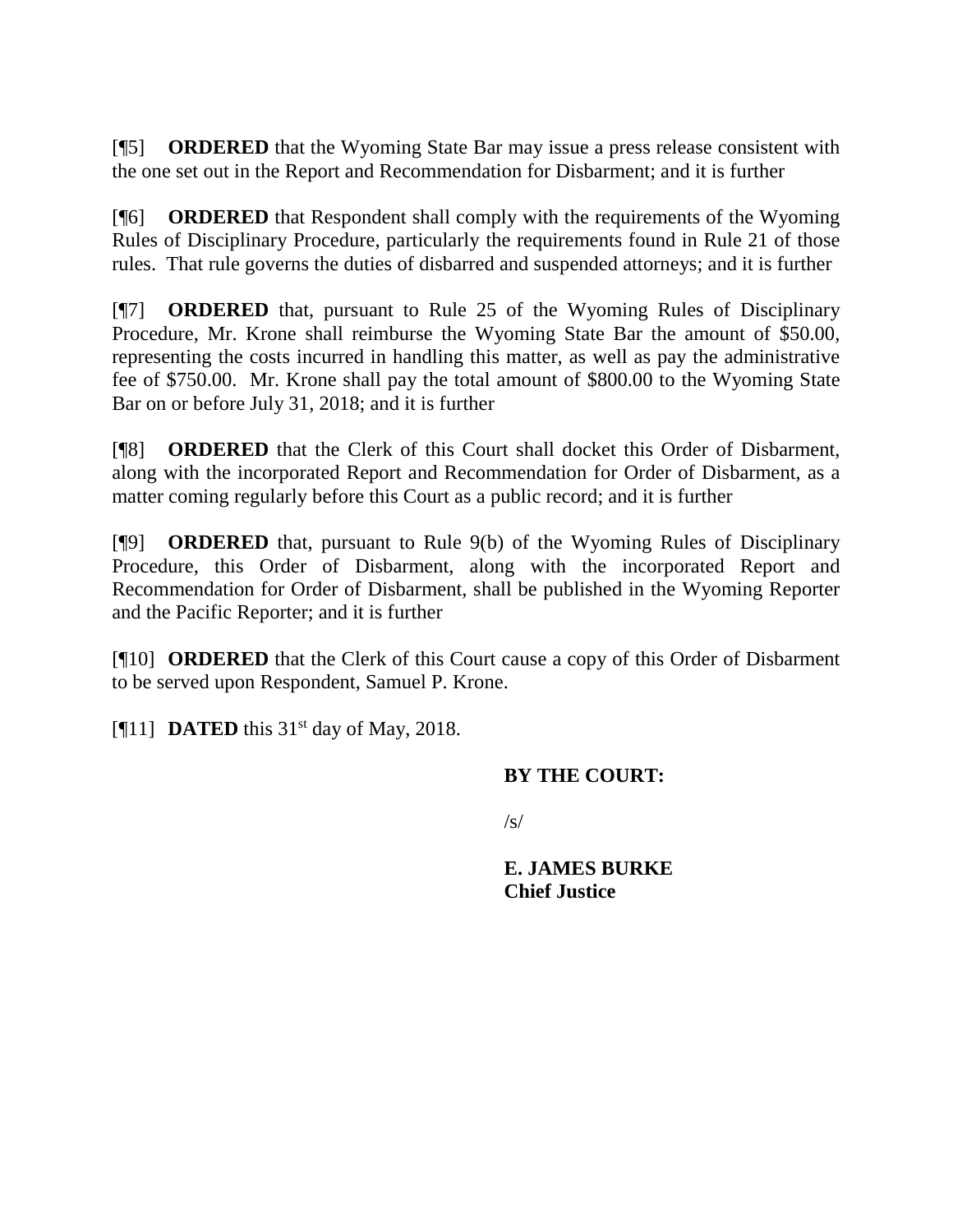# $D - 16 - 0005$

IN THE OUDDRUG ANIL

#### **BEFORE THE SUPREME COURT STATE OF WYOMING**

| In the matter of                             |                         | IN THE SUPHEME COURT<br>FILED |
|----------------------------------------------|-------------------------|-------------------------------|
| <b>SAMUEL P. KRONE</b><br>$WSB \# 6 - 3534,$ | <b>BPR No. 2016-093</b> | <b>MAY 18 2018</b>            |
| Respondent.                                  |                         | <b>CIA BENNETT OF EBIG</b>    |

## **REPORT AND RECOMMENDATION FOR ORDER OF DISBARMENT**

THIS MATTER came before the Board of Professional Responsibility on the 8<sup>th</sup> day of May, 2018, for consideration of the Stipulation for Disbarment submitted pursuant to Rules 9 and 12 of the Wyoming Rules of Disciplinary Procedure, and the Board having reviewed the Stipulation, the accompanying affidavit of factual basis and being fully advised in the premises. FINDS, CONCLUDES and RECOMMENDS as follows.

Respondent Samuel P. Krone was admitted to the Wyoming State Bar in 2001.  $\mathbf{1}$ . From 2003 until his termination in 2016, Respondent was employed as a deputy in the Park County Prosecuting Attorney's office.

 $2.$ On July 29, 2016, a Felony Information was filed in the Circuit Court, Fifth Judicial District, Park County, Wyoming, against Respondent, alleging seven counts of felony and misdemeanor violations by Respondent in the conversion of \$9,633.71 in Park County Bar Association dues between 2011 and 2013, when Respondent was serving as the Treasurer of the Association.

 $3.$ On August 1, 2016, Bar Counsel for the Wyoming State Bar filed a "Petition for Immediate Suspension of Attorney" with the Wyoming Supreme Court pursuant to Rule 17 of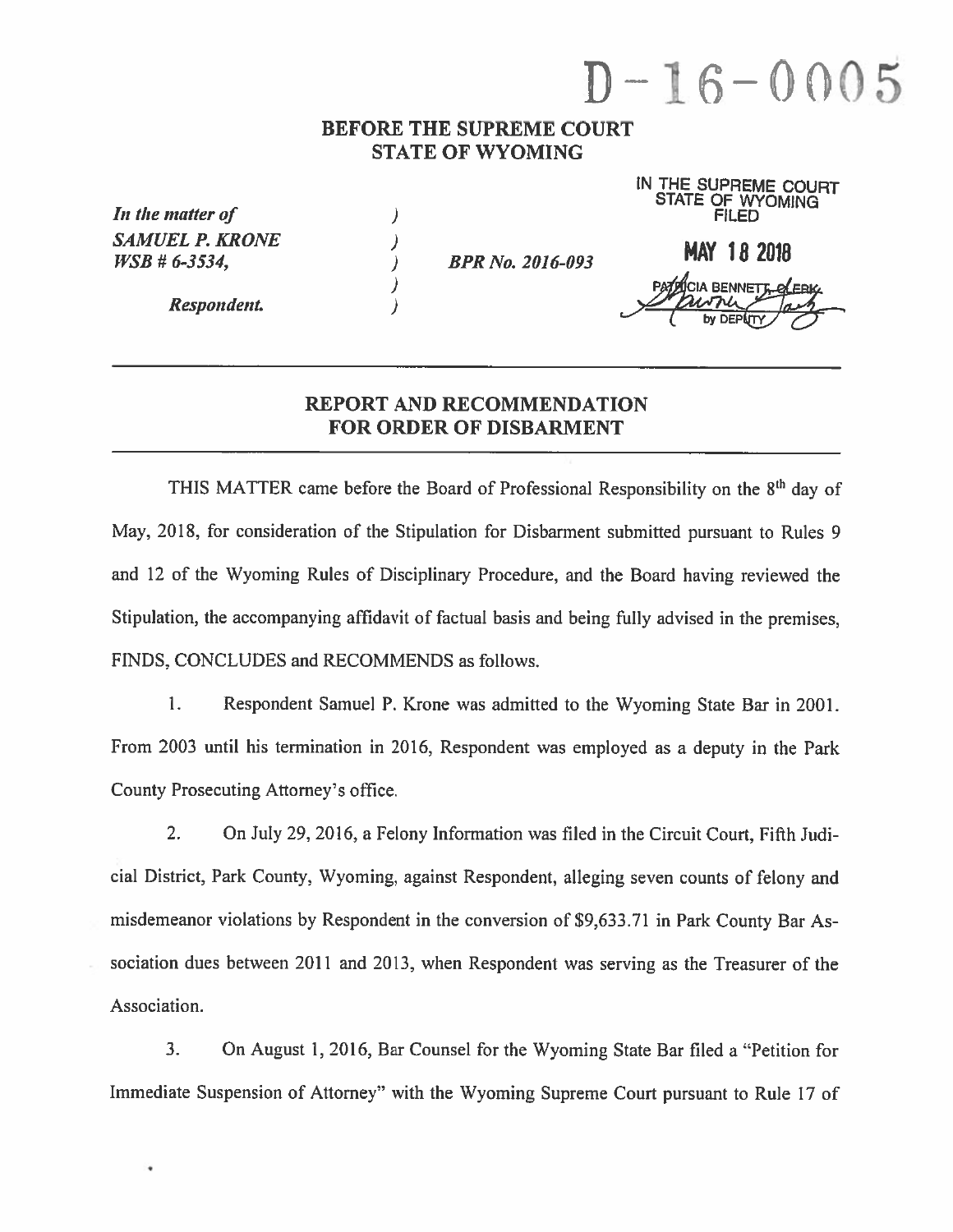the Wyoming Rules of Disciplinary Procedure. Respondent did not file a response, choosing to properly resolve the criminal case, rather than potentially have the ability to practice law while the matter was pending. On August 24, 2016, the Court entered an Order of Immediate Suspension of Respondent, effective immediately. Respondent has remained under suspension since that date. On August 25, 2016, Bar Counsel filed a Formal Charge in the above-captioned proceeding pursuant to Rule 13, Wyo.R.Disc.Proc.

On October 12, 2017, in the District Court, Fifth Judicial District, Park County,  $4.$ Wyoming, pursuant to a written plea agreement which had previously been presented to the court, Respondent pleaded guilty to one count of violation of W.S. 6-3-402(b) and -(c)(i) and W.S. 6-3-410, a felony, and one count of violation of W.S. 6-3-402(a) and  $-(c)(iii)$ , a misdemeanor, both of which arose from Respondent's wrongful conversion of funds belonging to the Park County Bar Association.

5. On October 26, 2017, a "Judgment, Sentence, and Order of Probation on Deferred Prosecution under Wyo.Stat.Ann. § 7-13-301" was entered against Respondent in which the court essentially accepted the written plea agreement. As to the felony count, the court deferred its finding of guilt and placed Respondent on three years' supervised probation pursuant to Wyoming Statute  $\S$  7-13-301. In the event Respondent does not successfully complete the probation for the felony count, the Court will accept the guilty plea on said count and proceed to sentencing.

6. As to the misdemeanor count, Respondent was sentenced to 180 days in jail (165) days suspended) and six months of probation to run concurrently with the probation ordered on the felony count.

2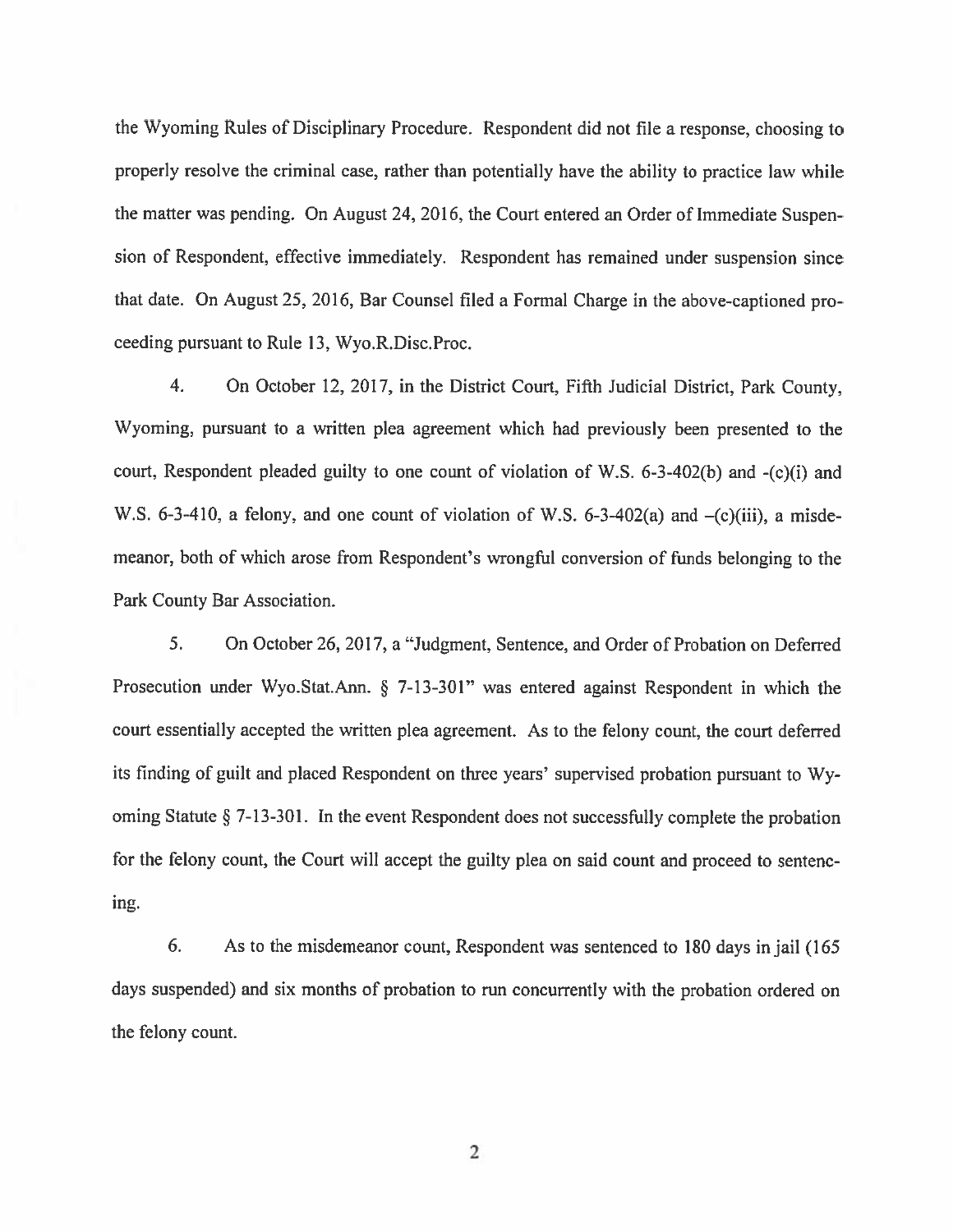$7<sub>1</sub>$ Respondent was also ordered to pay fees, surcharges and assessments in the amount of \$845.00, and to pay restitution to the Park County Bar Association in the amount of \$9,633.77. The remaining counts of the Felony Information were dismissed.

8. Respondent acknowledges that the Wyoming Rules of Professional Conduct provide, "A lawyer's conduct should conform to the requirements of the law, both in professional service to clients and in the lawyer's business and personal affairs." Preamble, note [5].

9. Respondent conditionally admits that in committing the foregoing crime, Respondent violated Rule 8.4(b) (commission of a criminal act that reflects adversely on the lawyer's honesty) and Rule 8.4(c) (engaging in conduct involving dishonesty, fraud, deceit or misrepresentation).

#### The Appropriate Sanction

10. The Wyoming Rules of Disciplinary Procedure require that disciplinary sanctions be determined by applying the ABA Standards for Imposing Lawyer Sanctions using the following factors:

Whether the lawyer has violated a duty owed to a client, to the public, to (i) the legal system, or to the profession;

 $(ii)$ Whether the lawyer acted intentionally, knowingly, or negligently;

 $(iii)$ The amount of the actual or potential injury caused by the lawyer's misconduct; and

The existence of any aggravating or mitigating factors.  $(iv)$ 

Rule 15(b)(3)(D), Wyo.R.Disc.Proc.

ABA Standard 3.0 lists the factors to be considered in imposing a sanction after a  $11.$ finding of lawyer misconduct:

(a) the duty violated;

(b) the lawyer's mental state;

(c) the potential or actual injury caused by the lawyer's misconduct; and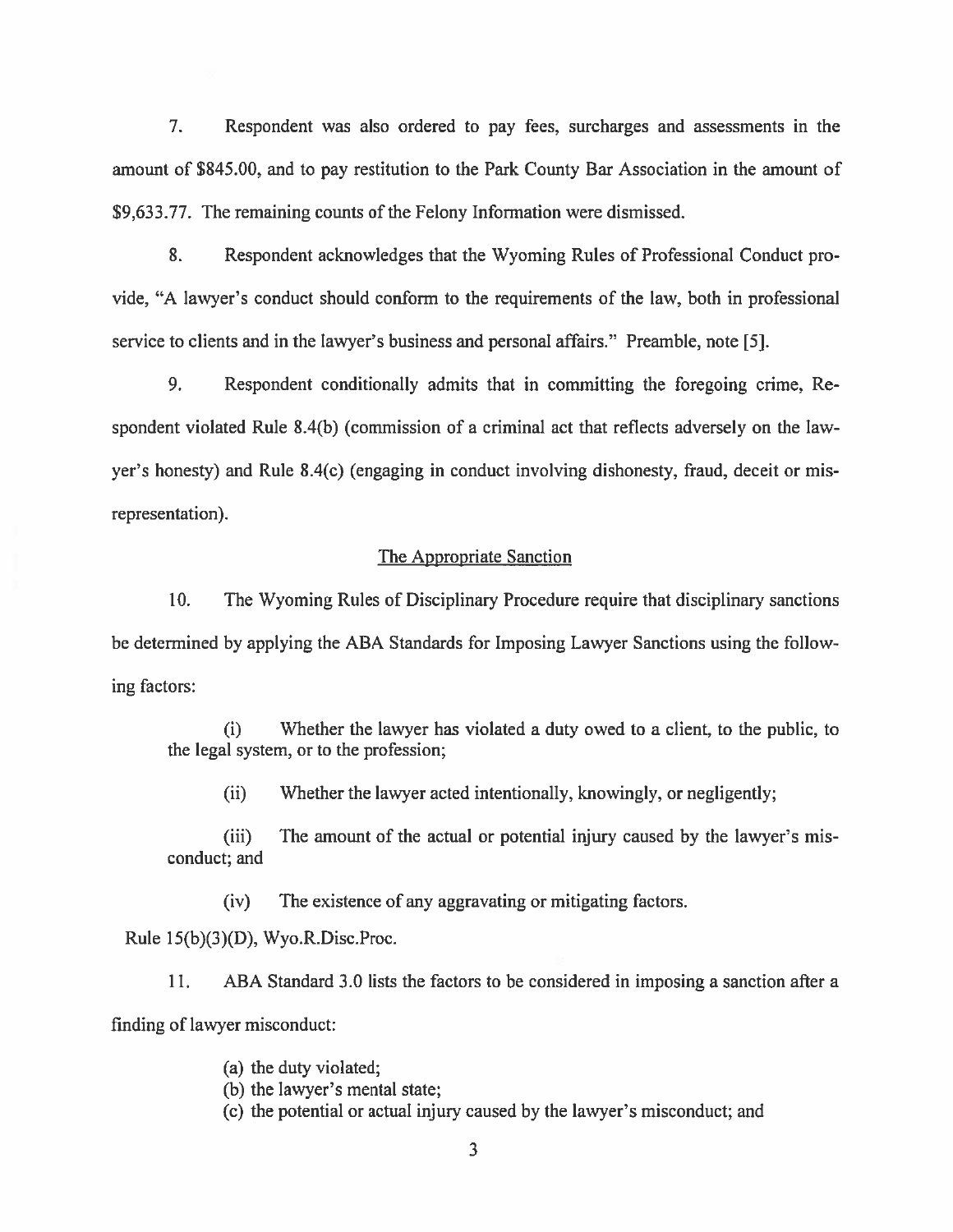(d) the existence of aggravating or mitigating factors.

12. Respondent's misconduct falls within the heading "Violation of Duties Owed to

the Public," more specifically, "Failure to Maintain Personal Integrity" (Standard 5.1) for which

Respondent conditionally admits disbarment is the presumptive sanction:

Absent aggravating or mitigating circumstances, upon application of the factors set out in Standard 3.0, the following sanctions are generally appropriate in cases involving commission of a criminal act that reflects adversely on the lawyer's honesty, trustworthiness, or fitness as a lawyer in other respects, or in cases with conduct involving dishonesty, fraud, deceit or misrepresentation:

- Disbarment is generally appropriate when: 5.11
	- (a) a lawyer engages in serious criminal conduct, a necessary element of which includes intentional interference with the administration of justice, false swearing, misrepresentation, fraud, extortion, misappropriation, or theft; or the sale distribution or importation of controlled substances; or the intentional killing of another; or an attempt or conspiracy or solicitation of any other commit any of these offenses: or
	- (b) a lawyer engages in any other intentional conduct involving dishonesty, fraud, deceit, or misrepresentation that seriously adversely reflects on the lawyer's fitness to practice.
- Suspension is generally appropriate when a lawyer knowingly engages in  $5.12$ criminal conduct which does not contain the elements listed in Standard 5.11 and that seriously reflects on the lawyer's fitness to practice.
- Reprimand [in Wyoming, public censure] is generally appropriate when a 5.13 lawyer knowingly engages in any other conduct that involves dishonesty, fraud, deceit, or misrepresentation and that adversely reflects on the lawyer's fitness to practice law.
- Admonition [in Wyoming, private reprimand] is generally appropriate 5.14 when a lawyer engages in any other conduct that reflects adversely on the lawyer's fitness to practice law.
- 13. Respondent conditionally admits that in committing the crime of which he was

convicted, Respondent acted intentionally; that is, with the conscious objective or purpose to accomplish a particular result.

14. Under the ABA Standards, "injury" is defined as "harm to a client, the public, the legal system, or the profession which results from a lawyer's misconduct. The level of injury can range from 'serious' injury to 'little or no' injury; a reference to 'injury' alone indicates any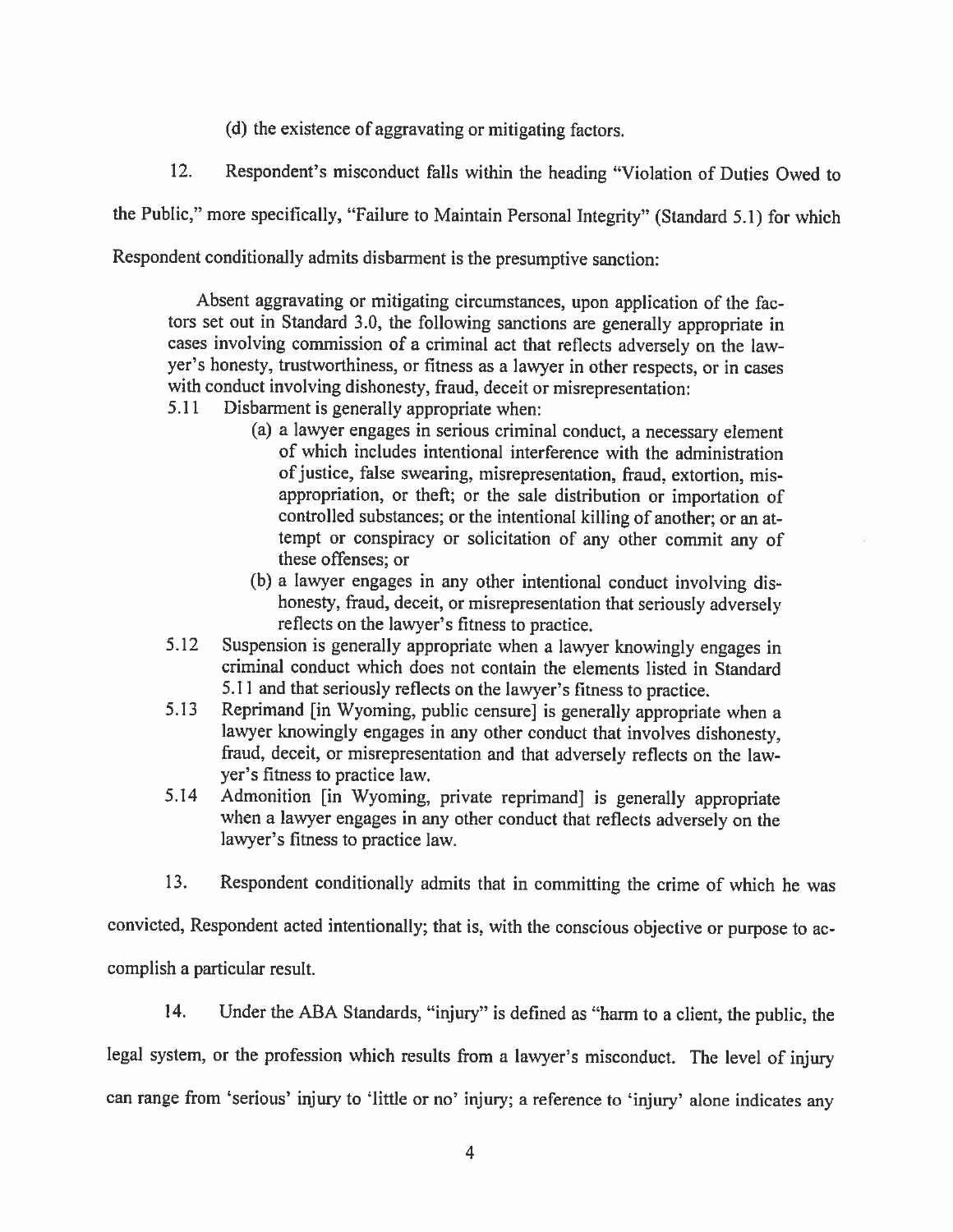level of injury greater than 'little or no' injury." "Potential injury" is defined as "harm to a client, the public, the legal system or the profession that is reasonably foreseeable at the time of the lawyer's misconduct, and which, but for some intervening factor or event, would probably have resulted from the lawyer's misconduct." Respondent conditionally admits that in committing the crime of which he was convicted, Respondent caused injury to the legal profession.

 $15.$ ABA Standard 9.0, entitled "Aggravation and Mitigation," provides as follows:

#### 9.1 Generally

After misconduct has been established, aggravating and mitigating circumstances may be considered in deciding what sanction to impose.

#### $9.2$ **Aggravation**

- $9.21$ Definition. Aggravation or aggravating circumstances are any considerations or factors that may justify an increase in the degree of discipline to be imposed.
- $9.22$ Factors which may be considered in aggravation. Aggravating factors include:
	- (a) prior disciplinary offenses;
	- (b) dishonest or selfish motive:
	- (c) a pattern of misconduct;
	- (d) multiple offenses:
	- (e) bad faith obstruction of the disciplinary proceeding by intentionally failing to comply with rules or orders of the disciplinary agency;
	- (f) submission of false evidence, false statements, or other deceptive practices during the disciplinary process;
	- (g) refusal to acknowledge wrongful nature of conduct;
	- (h) vulnerability of the victim;
	- (i) substantial experience in the practice of law;
	- (i) indifference in making restitution; and
	- (k) illegal conduct, including that involving the use of controlled substances.
- $9.3$ Mitigation.
- 9.31 Definition. Mitigation or mitigating circumstances are any considerations or factors that may justify a reduction in the degree of discipline to be imposed.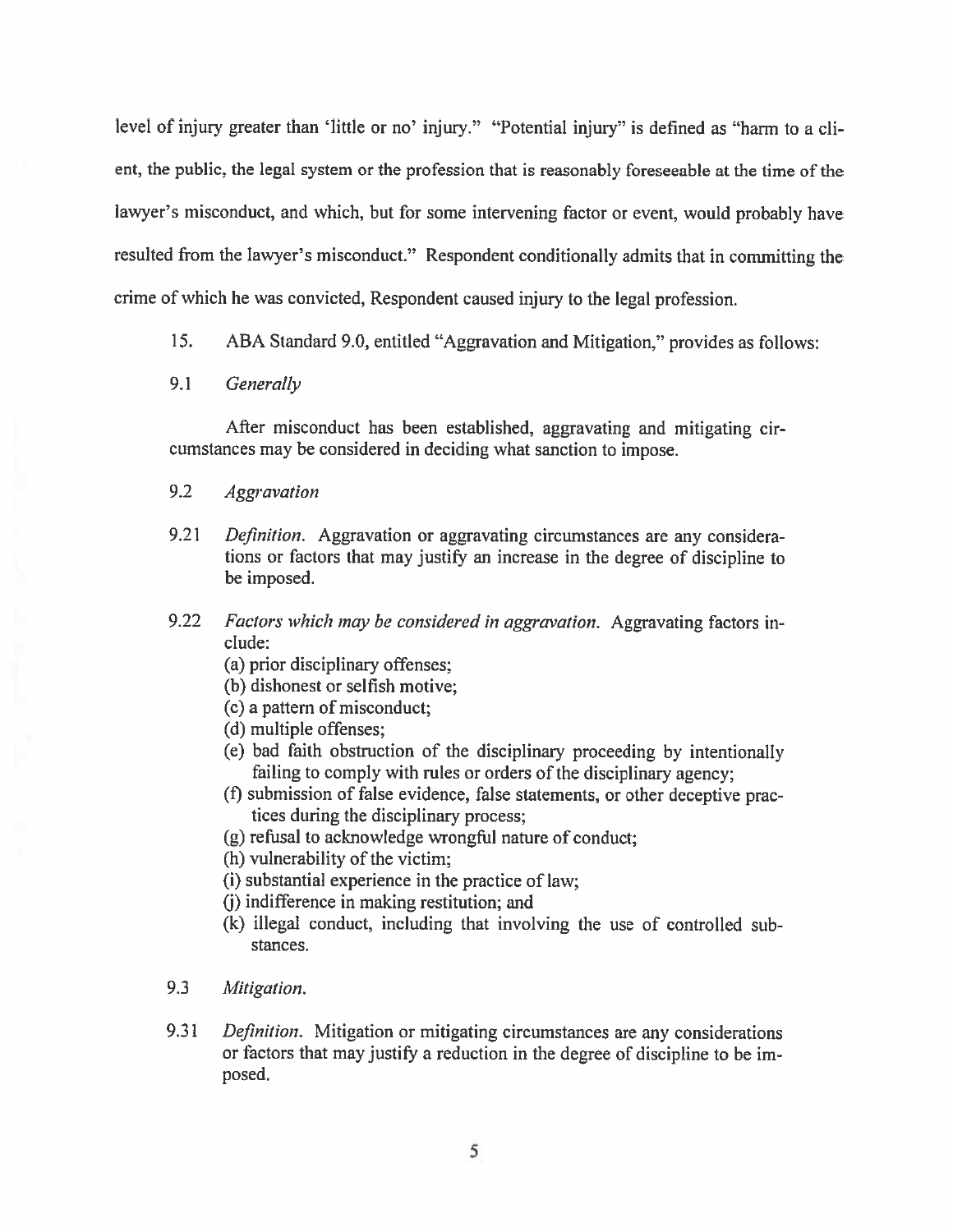- $9.32$ Factors which may be considered in mitigation. Mitigating factors include:
	- (a) absence of a prior disciplinary record;
	- (b) absence of a dishonest or selfish motive;
	- (c) personal or emotional problems;
	- (d) timely good faith effort to make restitution or to rectify consequences of misconduct:
	- (e) full and free disclosure of disciplinary board or cooperative attitude toward proceedings;
	- (f) in experience in the practice of law:
	- (g) character or reputation;
	- (h) physical disability;
	- (i) mental disability or chemical dependency including alcoholism or drug abuse when:
		- (1) there is medical evidence that the respondent is affected by a chemical dependency or mental disability;
		- (2) the chemical dependency or mental disability caused the misconduct:
		- (3) the respondent's recovery from the chemical dependency or mental disability is demonstrated by a meaningful and sustained period of successful rehabilitation; and
		- (4) the recovery arrested the misconduct and recurrence of that misconduct is unlikely.
	- (i) delay in disciplinary proceedings;
	- (k) imposition of other penalties or sanctions:
	- (I) remorse; and
	- (m) remoteness of prior offenses.

#### 9.4 Factors Which Are Neither Aggravating nor Mitigating.

The following factors should not be considered as either aggravating nor mitigating:

(a) forced or compelled restitution;

- (b) agreeing to the client's demand for certain improper behavior or result;
- (c) withdrawal of complaint against the lawyer;
- (d) resignation prior to completion of disciplinary proceedings;
- (e) complainant's recommendation as to sanction; and
- (f) failure of injured client to complain.
- 16. The parties stipulate that the following aggravating factors are present: (a) dis-

honest or selfish motive; (b) a pattern of misconduct; (c) multiple offenses; (d) substantial expe-

rience in the practice of law; and (e) illegal conduct.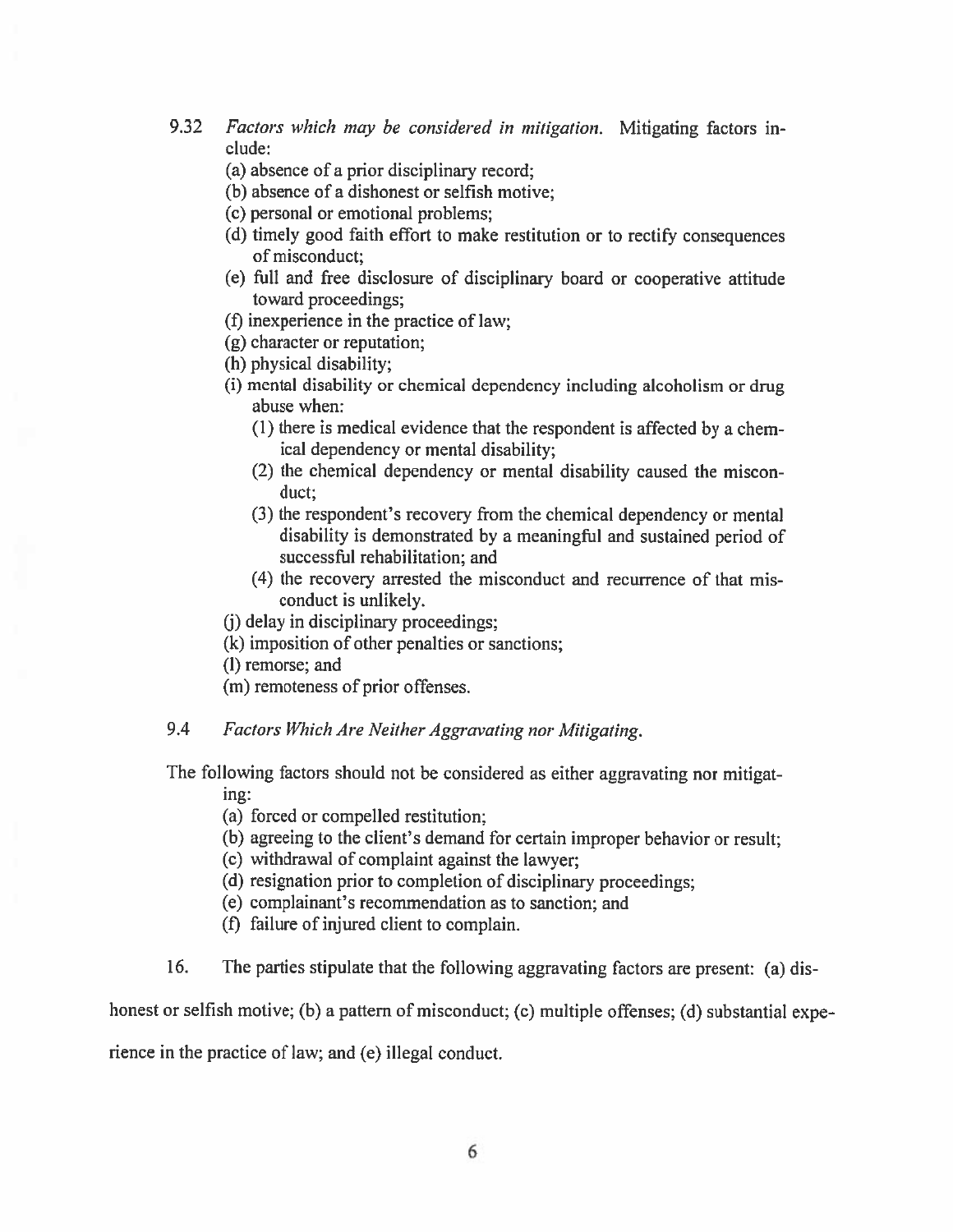The parties stipulate that the following mitigating factors are present: (a) absence 17. of a prior disciplinary record; (b) timely good faith effort to make restitution or rectify consequences of misconduct; (c) full and free disclosure to Bar Counsel and a cooperative attitude toward these disciplinary proceedings; (d) imposition of other penalties or sanctions; and (e) remorse.

18. Respondent and Bar Counsel agree and stipulate that in consideration of the foregoing, an order of disbarment beginning August 24, 2016 (the effective date of the Court's order of immediate suspension), is an appropriate and sanction for Respondent's misconduct, and the Board so finds. If the Court accepts the Board's recommendation and issues an Order of Disbarment in accordance herewith, Bar Counsel and Respondent agree to the following press release:

The Wyoming Supreme Court has issued an order disbarring Cody attorney Samuel P. Krone from the practice of law. The order of disbarment is effective August 24, 2016, the date the court previously issued an order of immediate suspension of Krone.

The disbarment resulted from Krone's guilty plea to one felony count (deferred pursuant to W.S.  $\S$  7-13-301) and one misdemeanor conviction arising from Krone's wrongful conversion of funds from the Park County Bar Association in 2011 and 2013, when Krone served as the association's treasurer. In criminal proceedings which concluded in October 2017, the district court in Cody approved a plea agreement and sentenced Krone to serve 15 days in jail, three years of supervised probation and ordered him to make restitution to the Park County Bar Association in the amount of \$9,633.71, in addition to other terms.

Shortly after the criminal charges were brought against Krone, the Wyoming Supreme Court issued an order immediately suspending Krone from the practice of law effective August 24, 2016, pending resolution of formal disciplinary proceedings against Krone. In stipulating to disbarment to be effective on the date of the court's order of immediate suspension, Krone admitted that his conduct violated Rules 8.4(b) (commission of a criminal act that reflects adversely on the lawyer's honesty) and Rule 8.4(c) (engaging in conduct involving dishonesty, fraud, deceit or misrepresentation) of the Wyoming Rules of Professional Conduct. Among the mitigating factors considered by the Board of Professional Responsibility were Krone's acceptance of responsibility for his conduct and his